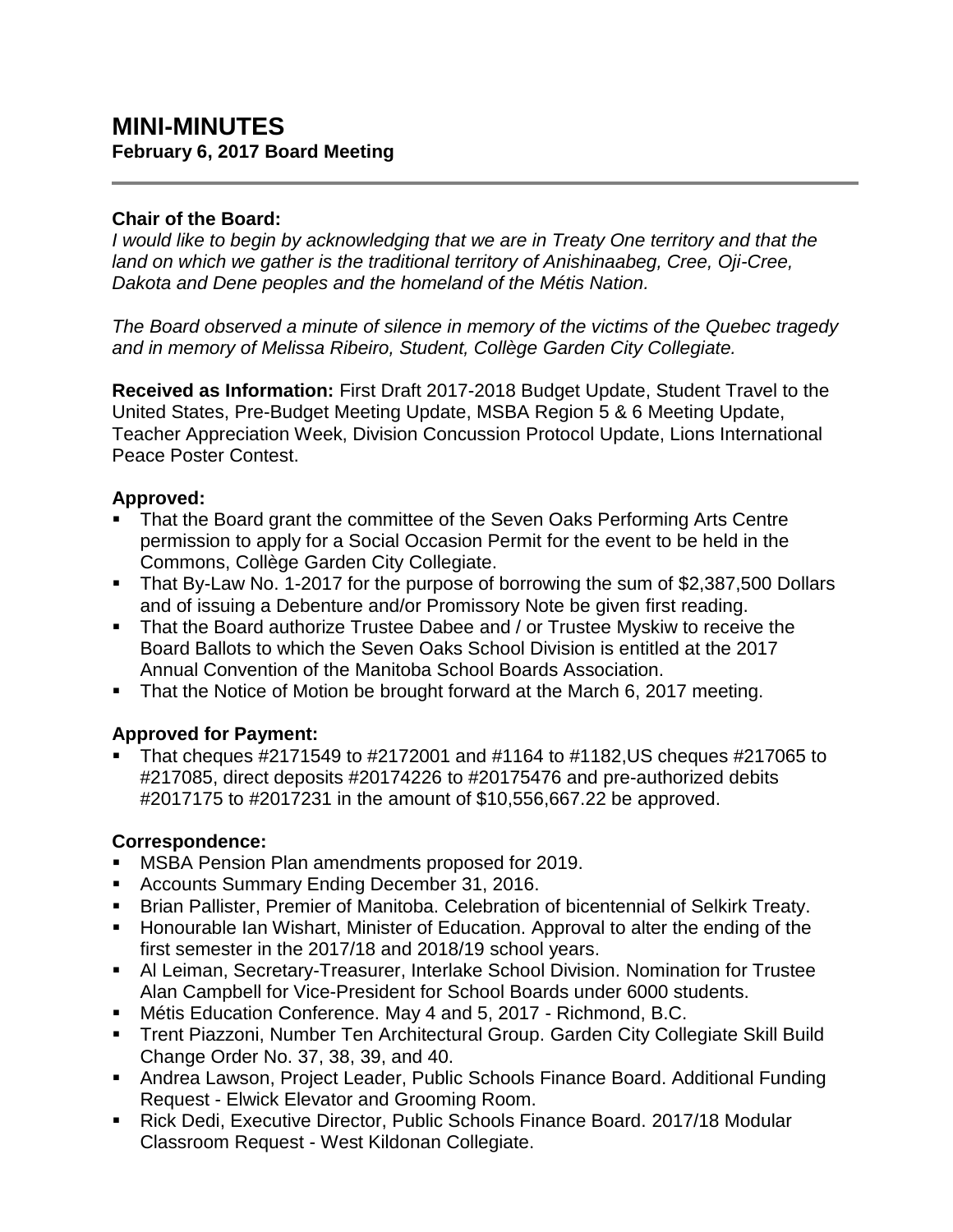- Rick Dedi, Executive Director, Public Schools Finance Board. Purchase of Land for Maintenance Transportation Facility/Grassmere Road, West St. Paul - authorized to proceed with the acquisition.
- **Jamie Kozak, Prairie Architects Inc. Seven Oaks Performing Arts Centre Change** Order No. 3.
- Rick Dedi, Executive Director, Public Schools Finance Board. Victory School Attic and Roof Building Envelope Remediation - Design Authorization.
- 2017-2018 School Bus Tender. Invitation to Tender: 2017-18 School Bus Tender.
- Taxation of Health Care Benefits. The Federal Government is considering taxing employer contributions made to group health and dental benefits.
- Manitoba School Boards Association e-bulletin February 1, 2017.
- **Upword Magazine, Winter Edition 2016.**
- Balance Magazine Januar7/February 2017.
- **The Manitoba Teacher Magazine, January/February 2017.**

#### **Personnel Report:**

- Howard Ryant was appointed to the position of Vice-Principal of Amber Trails Community School effective February 20, 2017.
- Dana Valente was appointed to the position of Director of Transportation effective February 6, 2017.
- Maria Bellisario was appointed to a full-time (1.00) Limited Teacher General (indefinite term) contract effective January 9, 2017.
- Shirley Christian was appointed to a full-time (1.00) Limited Teacher General (term) contract effective February 6, 2017 to June 30, 2017.
- Joe Davis was appointed to a part-time (.25) Limited Teacher General (term) contract effective February 6, 2017 to June 30, 2017.
- Kevin Denchuk was appointed to a full-time (1.00) Limited Teacher General (indefinite term) contract effective January 31, 2017.
- Trevor Dobson was appointed to a full-time (1.00) Limited Teacher-General (term) contract effective January 30, 2017 to June 30, 2017.
- Dana Janssen was appointed to a full-time (1.00) Limited Teacher General (term) contract effective February 6, 2017 to June 30, 2017.
- Erin Kabez was appointed to a full-time (1.00) Limited Teacher- General (term) contract effective January 18, 2017 to June 30, 2017.
- Joelle Krahn was appointed to a full-time (1.00) Limited Teacher General (term) contract effective February 6, 2017 to June 30, 2017.
- Cassandra Paches was appointed to a part-time (.50) Limited Teacher-General (term) contract effective January 26, 2017 – June 30, 2017.
- Jonathan Rhoda was appointed to a full-time (1.00) Limited Teacher General (indefinite term) contract effective November 26, 2016.
- Elizabeth Schachter was appointed to a full-time (1.00) Limited Teacher General (term) contract effective March 6, 2017 to June 30, 2017.
- Reina Younka was appointed to a part-time (.25) Limited Teacher General (indefinite term) contract effective February 6, 2017.
- The following were appointed to a substitute teacher contract effective the 2016-2017 school year: Christopher McQuarrie, Elizabeth Schachter.